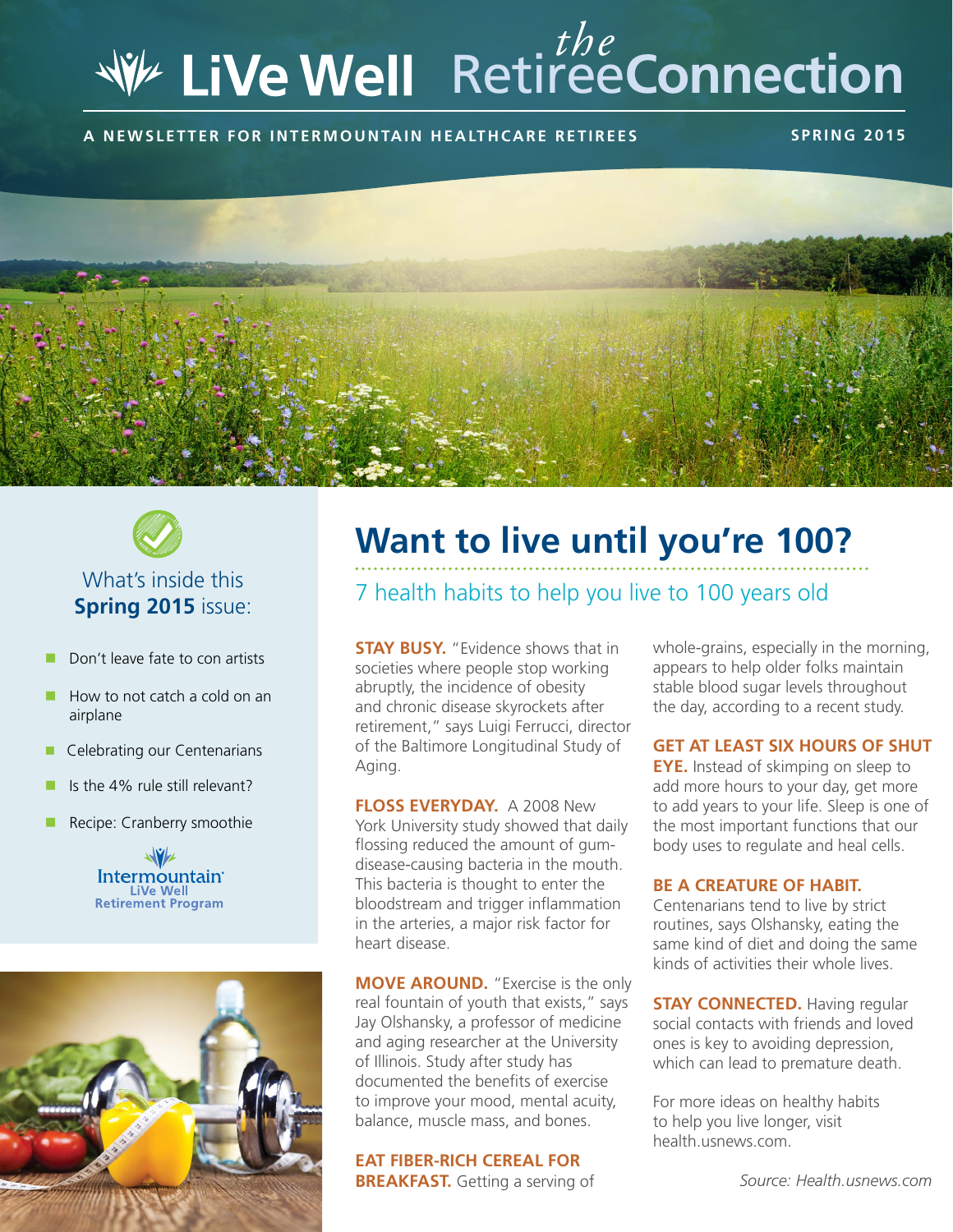## **Don't leave your fate to con artists**

Test your knowledge about how to protect yourself

## **Q1: Convicted con artists have said the trick to scamming people is to "get them under the ether." What does that mean?**

- A. Trick you to give up private information
- B. Find ways to trigger your emotions
- C. Convince you that they are official or legit
- D. Make you think they are someone you know

## **Q2: Where is the most dangerous place to use a debit card?**

- A. Gas stations
- B. Restaurants
- C. Online shopping
- D. All of the above

## **Q3: What's the first thing you should do to protect yourself from identity theft if your wallet gets stolen?**

- A. Report it to the police and ask for a copy of the police report
- B. Place a fraud alert or credit freeze on your credit report
- C. Monitor your accounts closely
- D. Order a new card

## **Q4: What makes a person more vulnerable to fraud?**

- A. Their behaviors, such as failing to monitor their bank accounts, failing to shred documents, or creating weak passwords online
- B. Negative life events, such as losing a job, feeling lonely or losing money
- C. Both
- D. Neither

**Q4:** What's the best way to protect your Social Security number?

- A. Don't carry your Social Security card in your wallet
- B. Never reveal your Social Security number over the phone
- C. When asked for your Social Security number on some forms, leave it blank
- D. All of the above

If you'd like to sign up for the AARP Fraud Watch Network, to receive scam alerts and urgent news about fraud and identity theft, visit aarp.org. Answers are on page 4.

<sup>K</sup>ee<sup>p</sup> <sup>y</sup>ou<sup>r</sup> <sup>w</sup>alle<sup>t</sup> <sup>i</sup><sup>n</sup> <sup>a</sup> <sup>s</sup>af<sup>e</sup> <sup>p</sup>lac<sup>e</sup>

## **Should you buy identity theft insurance?**

*The National Association of Insurance Commissioners says the typical cost of identity theft insurance ranges from \$25 to \$60 per year. The insurance may include credit alerts, account and credit monitoring, and reimbursement for the costs associated with repairing your credit history if you become a victim.*

*Steven Weisman, a lawyer with an expertise in identity theft and scams, advises potential buyers of identity theft insurance to read any policy carefully, as the fine print might limit the amount of work the insurance company will do to restore your credit.* 

*Source: USNews.com*

## How to not catch a cold on an airplane

*Source: www.aarp.org*

*What can you do to reduce the possibility of becoming sick when you are trapped on a plane with a sneezing fellow passenger?*

Research published by the Centers for Disease Control suggests that even a few rows of distance from a sick person will cut risks significantly. And remember that not all disease transmission is airborne. The standard recommendations for washing your hands frequently and for avoiding touching your nose and eyes will go a long way. You can also carry disinfecting wipes for surfaces like seat trays.

In addition, a small study of passengers on two long-haul flights carrying people infected with H1N1 influenza during the 2009 swine flu outbreak found that the transmission risk was increased by 7.7 percent for those within two seats of people with symptoms.

You can take a face mask that covers your nose and mouth. The C.D.C. says that N95 type face masks,which filter out 95 percent of particles, have been up to 90 percent effective in warding off infection in experiments.

*Source: nytimes.com*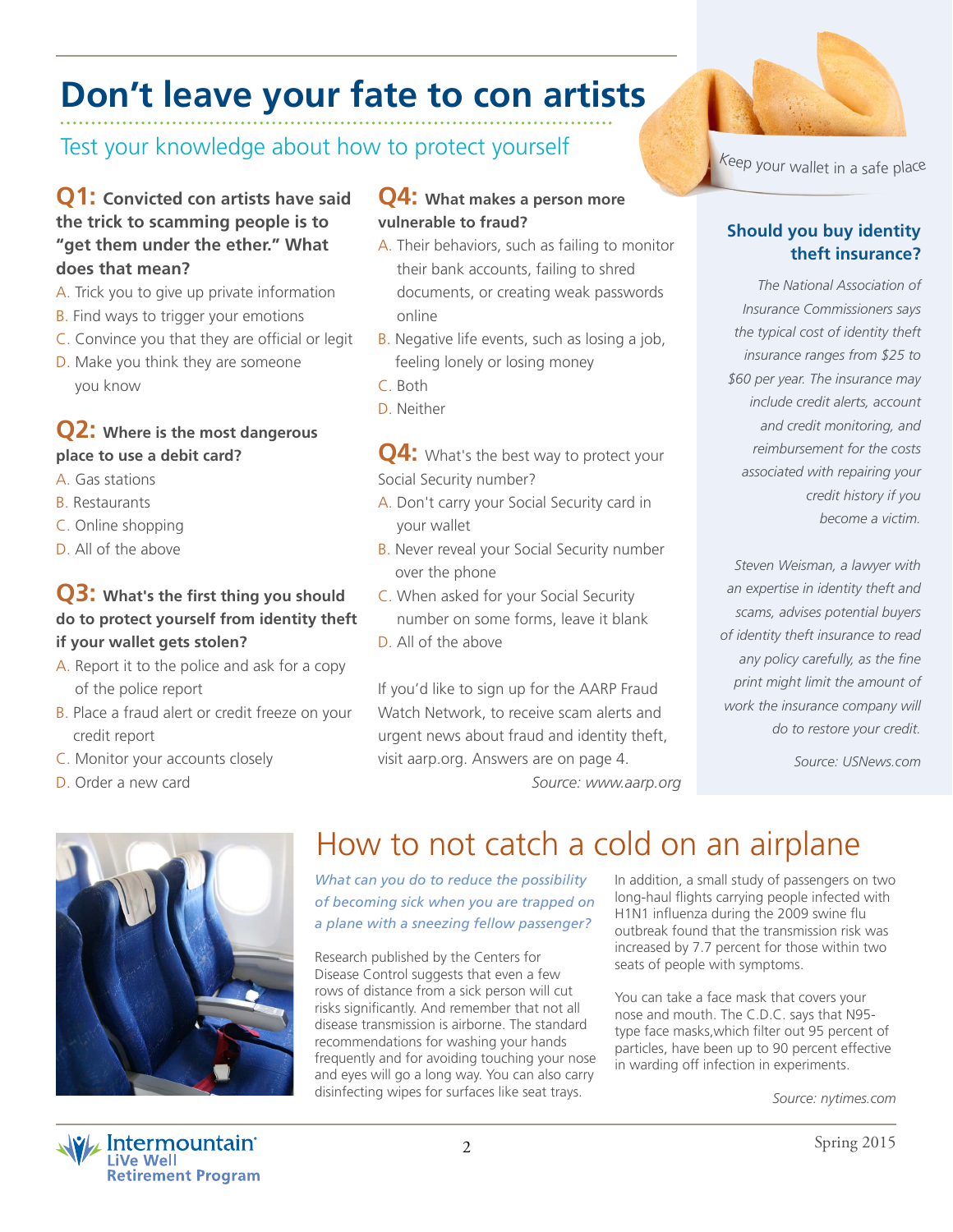## **centenarian sees the cup half full**

*Be happy with what you got. Work through your problems. Don't let anything get you down.*

That's what 99-year-old, Intermountain Healthcare retiree, Lorna Follett said she has learned after living nearly an entire century.

And now that she will be celebrating her 100th birthday at the end of June, she has no complaints.

"I've lived a long life. Now I'm just stickin' my feet in the air and lettin' the world go by," Lorna said. "What have I got to complain about?"



Celebrating<br>
eur Centenarians

After working nearly eleven years at the snack bar at Idaho Falls Hospital, Lorna retired from Intermountain Healthcare in 1983. As the only job she ever held, she enjoyed the time she spent there but admitted that staying at home and raising her children was what she treasured the most.

Alongside her late husband—to whom she was married for 71 years—they raised five children, two of which were twins.

"My mother taught me how to cook and sew. She's a very compassionate

*Continued on page 4*



## **Soon-to-be Is the 4% rule still relevant?**

## Some professionals use as a rule of thumb

*"I do believe withdrawal rates need to be monitored continuously during retirement. It's not something you just set up once and not look at again."*

For the last 20 years there has been a steadily consistent rule of thumb by America's financial planners when it comes to retirement — the 4% rule.

And what exactly is the 4% rule? In short, it's a guideline that

helps retirees determine how much money they should take from their nest egg each year. The goal is to help make sure the money lasts.

In other words, if you adhere to the rule and

have a nest egg of \$500,000, you should limit your withdrawals for living expenses to 4%, or \$20,000 a year.

So, the big question is, after 20 years, is the rule still relevant? Most planners interviewed say yes — but only as a rule of thumb, and certainly not for everyone.

"First of all, there is a misconception," says Matthew Sadowsky, director of retirement and annuities for TD Ameritrade. "It is a rule of thumb, not a law. It is often misunderstood. In its purest form, if you withdraw 4% and grow with inflation, your

portfolio should not run out for 30 years. It does not mean you will not run out of money."

"It's a good general guideline," says Dan McElwee, executive vice president at CFP Ventura Wealth

Management in Princeton, N.J. "It doesn't work for everyone. They have to sit down, look at their situation, and say, 'Does this make sense?'"

A key to making the rule work, says McElwee, is that people have to be honest with themselves. "I can't tell you how many meetings we ask clients, 'How much

*Continued on page 4*



*Ready in: 1 hour 10 min. Serves 2 Source: allrecipes.com*

mixed berries, ½ cup fresh cranberries Instructions: Blend almond milk, banana, mixed berries and cranberries in a blender until smooth; refrigerate until chilled, at least 1 hour.

Ingredients: 1 cup almond milk, 1 banana, ½ cup

Recipe: Cranberry Smoothie

3